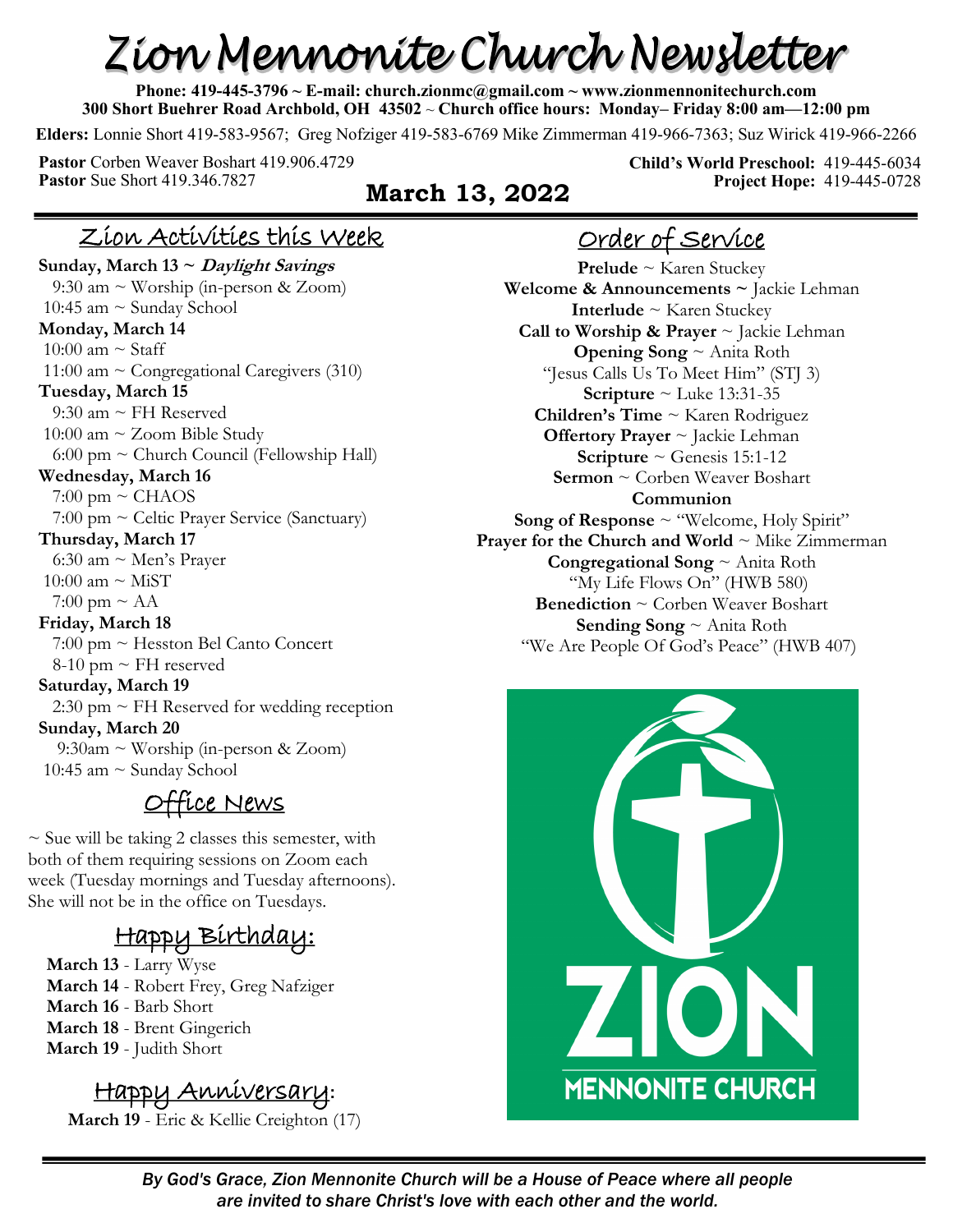## **Upcoming Worship**

Lent 2022: "Seeking God's Ways" - This season, our Lent worship resources center on a focal text from Isaiah 55:8, *"For my thoughts are not your thoughts, nor are your ways my ways, says the Lord."* Lent is a time to repent, which means to turn away from our ways and recommit ourselves to the ways of God, as revealed in Jesus. How might we be called to greater faithfulness as we seek God's ways? What might it mean for us to follow God's ways, rather than our own?

**Sunday, March 13:** "*From Fear to Compassion*" - Genesis 15:1-12, 17-18; Psalm 27; Luke 13:31-35; Philippians 3:17-4:1

**Sunday, March 20:** "*From Earning to Receiving*" - Isaiah 55:1-9; Psalm 63:1-8; Luke 13:1-9; 1 Corinthians 10:1-13

**Sunday, March 27:** "*From Exceptionalism to Inclusion*" - Joshua 5:9-12; Psalm 32; Luke 15:1-3, 11b-32; 2 Corinthians 5:16-21

#### **Thank You**

Thanks to Arlene Short for her interest in having Zion participate in the community meals at St John's in Some Fashion again. While we don't have the volunteers to host meals at this point, they would welcome us providing a meal occasionally; they are even happy to provide the setup, serving and clean up crews. Arlene and a few others prepared and transported a meal March 2nd. It was greatly appreciated.  $\sim$  MiST Team

Dear friends at Zion Mennonite, On behalf of Ohio Conference, we want to express our deepest gratitude for your warm hospitality in hosting our Annual Conference Assembly and Missional Conference this year. Many of you were involved and we want to extend a huge THANK YOU to each and every one of you that had a part in making the weekend such a positive experience. Everyone involved did a fabulous job and capably handled all the logistics and many details with grace. The evaluations reflected great appreciation for your kind hospitality and the weekend wouldn't have been possible without the help of so many of you. Thanks so much for your willingness to serve. May you be richly blessed! ~ Sincerely, Judy King for the Ohio Conference staff and Leadership Team

Dearest Zion Family: Caleb, Joshua, Bekah, and I thank you with all hearts and minds for the outpouring of love and support we've received since coming to Zion twenty-two years ago. You've walked alongside us through the good times and the difficult times. As you know, the past five years have been especially challenging since Chris' diagnosis of that nasty, rare tumor called chordoma. You've spoken prayers to our amazing God on our behalf. You've responded to the nudgings to visit, send cards and messages, provide good food, patiently listened, and give thoughtful gifts. Chris and I often marveled how God goes before us, filling our every need through medical professionals and therapists for our mental health, and the many skilled and meaningful kindnesses given us through our Brothers and Sisters in Christ and community. Please continue to honor Chris by sharing stories and savoring pie together.

 $\sim$  With love and respect, in gratitude, Holly, for the Liechty Family

Thank you to each one who so generously helped with the community meal on Tuesday evening. Your support and donations were very much appreciated. God's blessings to all of you.  $\sim$  Thanks again, Arlene Short

#### **New Announcements**

**The flowers on the organ** this morning are in memory of Doris Nafziger, who passed away ten years ago on March 10th, 2012. It is shared by her children.

**We give thanks** for the long and faithful life of Fern Schrock who turned 101 on March 1. We solicit prayers for comfort and peace for her at this difficult time in her life.

**MiST will be hosting a second Building Bridges** event the evening of March 22nd at Zion. This is to bring folks with differing views to the table to accomplish LISTENING to each other with respect and no judgment. Our hope is to continue hosting these events perhaps monthly, with various groups of people, to begin to break down polarized walls in our community. Hopefully people will be inspired and moved to continue this open sharing beyond the events. This is a nationwide effort taking root in many communities. We on MiST believe this can help our nation heal, one conversation at a time. If you're interested in participating some time, not necessarily this one (we will keep the groups to no more than 12), please let one of us know. Lori, Duane Wyse, LouAnn Kanagy, Cara or Frank Ulrich, Ilse Goertz. [There will be no 'listening gallery' this time]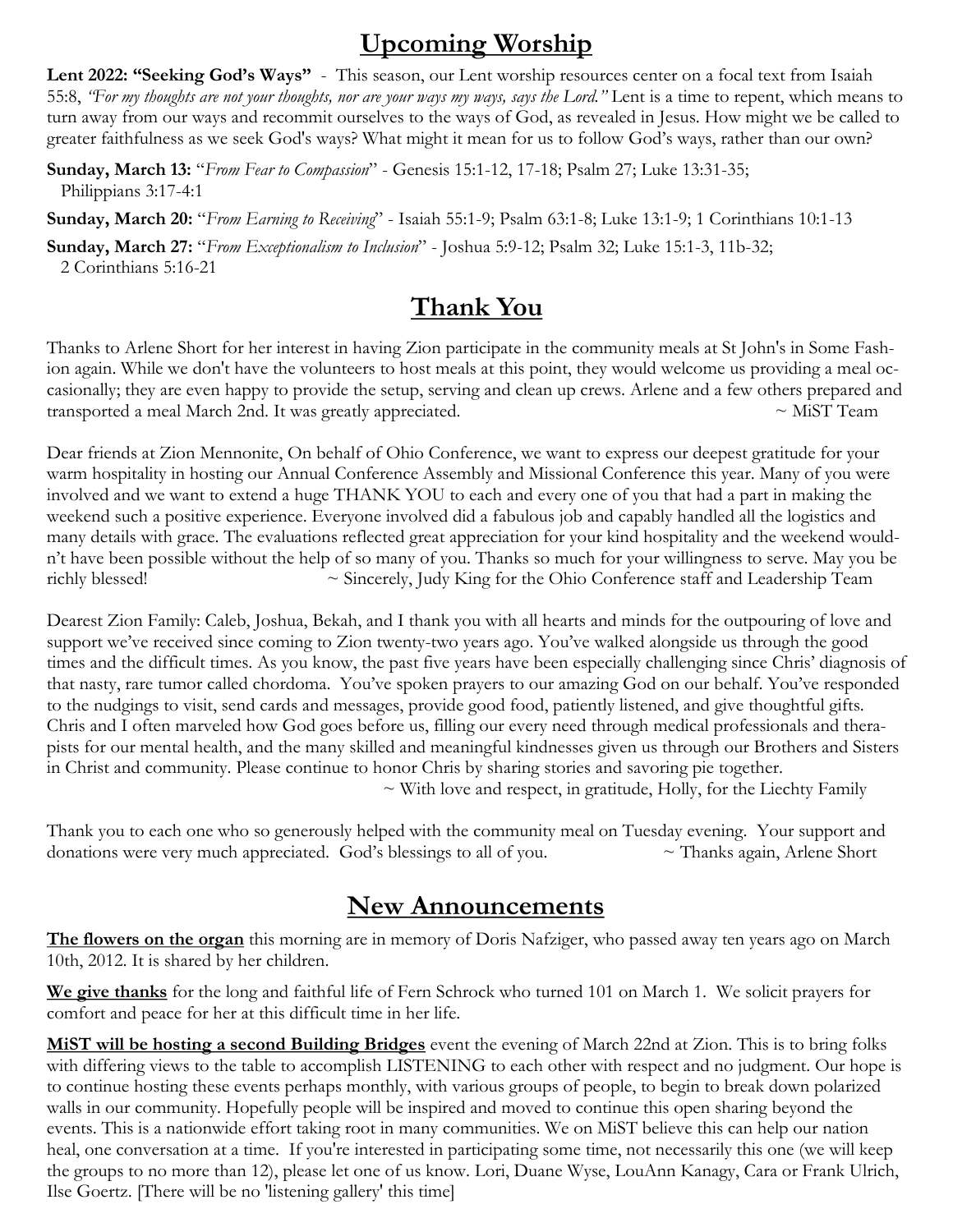#### **New Announcements (continued)**

**Community Meals**: Might we consider providing a meal, say, every other month? Is anyone interested and willing to step into this? They're serving between 55 - 90 each week. Please contact any of the MiST (Lori Bontrager, Duane Wyse, LouAnn Kanagy, Cara or Frank Ulrich, Ilse Goertz). Thank you! Lori

**Women & Girl's Retreat**: Amigo Centre is hosting a women and girls retreat March 18-20 with a theme of God Brings Peace in the Storm. See the bulletin board across from the bathrooms for more information, or contact Mandy Yoder at 269.651.2811.

**Little Eden Youth Camps**: Sign up today for one of Little Eden's summer youth camps! Located in beautiful NW Michigan, *Junior High Youth Camp* is June 12-17, and *Boys & Girls Camp and High School Camp* is June 19-24. Brochures are located on the bulletin board across from the bathrooms or can be downloaded at [www.littleeden.org.](http://www.littleeden.org) Contact Kathi (KJ) Oom at **operations** @littleeden.org or 231.889.4294 for questions.

**Virtual Visit - War and Peace: MCC's peacebuilding work and response to conflict:** In this special live session, MCC staff and alumni will share stories about what peacebuilding work looks like in the midst of conflict in Ukraine, Colombia and DPRK (North Korea). They'll explore questions like: What does peace look like in the middle of war? And, how do we embody a peace perspective? Join the live virtual visit on Wednesday, March 16 at 8 p.m. EST / 7 p.m. CST. For more information and registration, visit [mcc.org/webinars.](https://mcc.org/mcc-webinar-series)

#### **Library Reviews**

**The Beginning by Beverly Lewis**: Suzie Mast's Amish life in Lancaster Co has been shaped by events beyond her control. With the tragic death of her Dat and close in age brother casting long shadows. Now 22, Suzie remains unmarried despite her longtime affection for friend Olie Yoder.

**Forgiving Paris by Karen Kingsbury**: In Indiana, Ashley Baxter Blake and her husband are about to take an anniversary trip to Paris, where a French gallery will show her paintings. But Ashley is hesitant. More than two decades ago, she made her most grievous mistake in Paris. She has never forgiven herself for what happened to her and she still harbors secrets that she's afraid will come to light. Just before the trip Ashley gets a call from her niece. Jesse explains that her boyfriend's mother Alice remembers working at a bakery with an American named Ashley. "Could that be you?" When Alice and Ashley meet, a flood of memories comes for both women, taking Ashley back to a reckless affair and an unexpected pregnancy and Alice to the night she nearly ended it all. Can this reunion bring healing and closure? Maybe it is finally time for Ashley to forgive herself…and Paris.

#### **Don't Forget**

**Upcoming Choir Concerts at Zion:** Coming up in March, we have the opportunity to enjoy two choirs who are traveling through our area. On **Friday, March 18th, in the sanctuary at 7:00pm**, we will be welcoming **Hesston's Bel Canto Choir.** On **Thursday, March 31st, also in the sanctuary at 7:00pm**, we'll welcome **Bethany Christian High School's select choir.** The Bel Canto choir has arranged to stay elsewhere, but we will need to provide housing for the 11 students and several accompanying adults in Bethany Christian High School's choir after the concert. All of the participants in both choirs are fully vaccinated. Bethany Christian High School requests that their students stay overnight in homes in which the household is also vaccinated. **Contact the church office if you would be interested in housing students, and the number you can host.** 

**Family Meal**: Mark your calendar — Wednesday, March 30 at 5:30 for the family meal. Then at 6:30, let's have fun with our pastors, Sue and Corben. Plan to be there.

**Meals for Ed & Elaine:** If you can help support Elaine and Ed Swartzbaugh by taking them a meal there is a schedule set up on the Take Them a Meal website. Go to Take Them a Meal it will ask for the last name and the password is 8397. You can also contact Carol Short at 419-445-9216.

**Congregational Caregivers** will meet Monday, March 14 at 11:00 am in the Builder's classroom.

**Respond to the crisis in Ukraine:** MCC will be responding to the crisis in Ukraine through its local partners. Russian military forces have invaded the country with missiles striking major cities and casualties continuing to grow. Your prayers and donations will help partners scale up their work providing relief and trauma healing for vulnerable and displaced people. "Ukraine is experiencing major upheaval, but our partners have supplies ready to help vulnerable and displaced people," says Rebecca Hessenauer, MCC representative for Ukraine. Donate today at [mcc.org/ukraine.](https://donate.mcc.org/cause/ukraine-emergency-response)